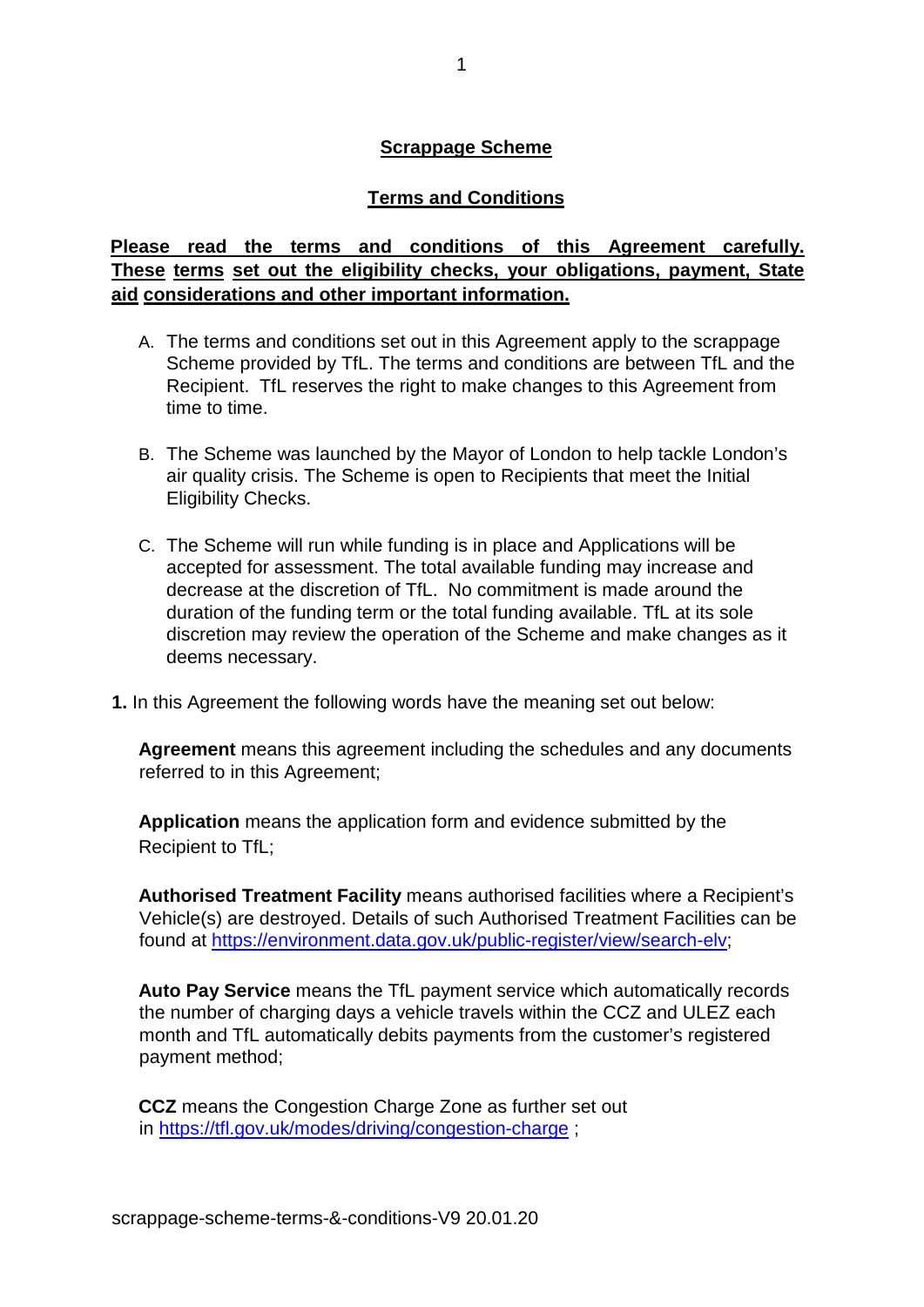**Certificate of Destruction** means the certificate provided by an Authorised Treatment Facility to the Recipient to confirm the Vehicle(s) have been destroyed;

**Charity** means an entity registered with the Charity Commission;

**Data Protection Legislation** means the Data Protection Act 2018 and Regulation (EU) 2016/679 the General Data Protection Regulation and any amended or re-enactment from time to time or any national replacement for such legislation;

**De Minimis Aid** means the ceiling of two hundred thousand euros (€200,000) of financial assistance provided under the Commission Regulation (EC) No. 1407/2013 of 18 December 2013 on the application of Articles 107 and 108 of the Treaty of the Functioning of the European Union to de minimis aid (OJ L352) and any amended or re-enactment from time to time or any national replacement for such legislation to a Recipient as further described in Clause 15 and Schedule 3 to this Agreement over a three fiscal year period;

**Electric Vehicle** means a vehicle with an original specification of being powered only by a battery charged from the electricity grid;

**Eligibility Confirmation Letter** means the letter sent by TfL to the Recipient confirming the Recipient has satisfied the Initial Eligibility Checks and sets out the Secondary Eligibility Checks the Recipient must satisfy to be eligible for a Grant Payment;

**Eligible Replacement Vehicle(s)** means a new or second hand ULEZ compliant vehicle or Electric Vehicle purchased, hired or leased by the Recipient;

**FOI Legislation** means the Freedom of Information Act 2000, all regulations made under it and the Environmental Information Regulations 2004 and any amendment or re-enactment of any of them or any national replacement for such legislation; and any guidance issue by the Information Commissioner, the Department for Constitutional Affairs, or the Department for Environment Food and Rural Affairs (including in each case its successors or assigns) in relation to such legislation;

**Grant Payment** means the financial payment paid to the Recipient by TfL in accordance with this Agreement;

**Grant Payment Option 1** means the payment option relating to scrapping a Vehicle as described in Schedule 1;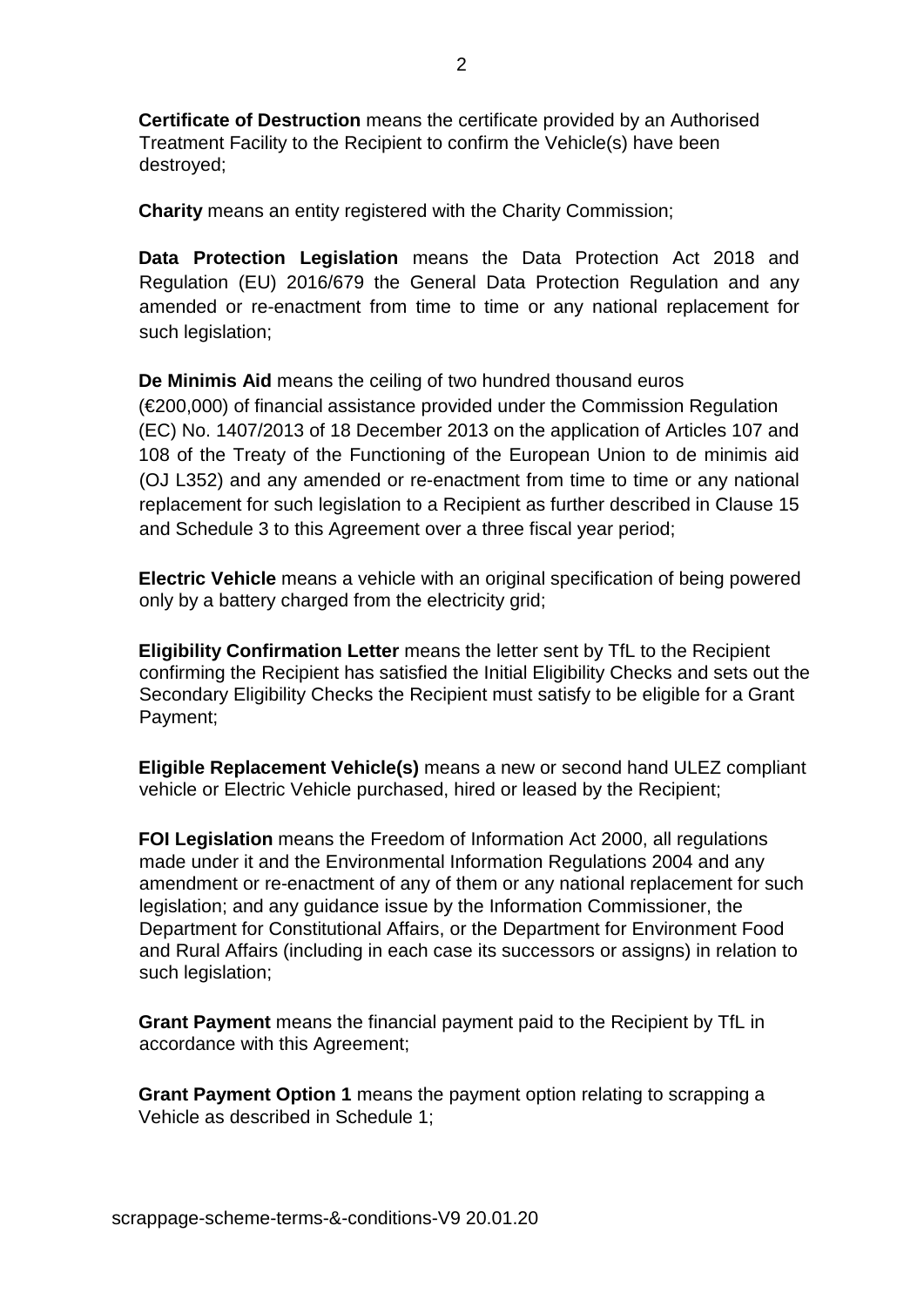**Grant Payment Option 2** means the payment option relating to scrapping a Vehicle and either purchasing, leasing or hiring a ULEZ compliant vehicle;

**Grant Payment Option 3** means the payment option relating to Electric Vehicle(s) which the Recipient has chosen as set out in Schedule 1;

**Greater London** means the London Boroughs and City of London as defined by Greater London Authority at<https://www.gov.uk/find-local-council> [;](https://www.gov.uk/find-local-council)

**Information** means information recorded in any form held by TfL or by the Recipient on behalf of TfL;

**Information Request** means a request for any Information under the FOI Legislation;

**Initial Eligibility Checks** means the initial checks the Recipient must successful meet to be eligible to participate in this Scheme as set out in Schedule 1;

**LRUC Account** means the London Road User Charging account a Recipient is required to have to submit and manage their Application;

**Microbusiness** means a business as described in Schedule 1;

**Minibus** means the Recipient's Vehicle as described in Schedule 1;

**Organisation** means either the Microbusiness, Sole Trader, Small Business or Charity applying to this Scheme;

**Proof of Evidence** means the documents to be provided to TfL by the Recipient in relation to the Eligible Replacement Vehicle(s) as further described in paragraph 2 of Schedule 2;

**Recipient** means the Organisation submitting as application to TfL;

**Refund Period** means a three (3) consecutive calendar months period which commences from the date of the Application when the Recipient is eligible for a refund from the ULEZ Charges as further set out in Clause 7;

**Retention Period** means a period of at least six years which the Recipient is required to keep all relevant documents relating to the Grant Payment in accordance with Clause 14.2;

**Scheme** means the Scrappage Scheme as further detailed on the TfL website[www.tfl.gov.uk/scrappage-scheme](http://www.tfl.gov.uk/scrappage-scheme) [;](http://www.tfl.gov.uk/scrappage-scheme)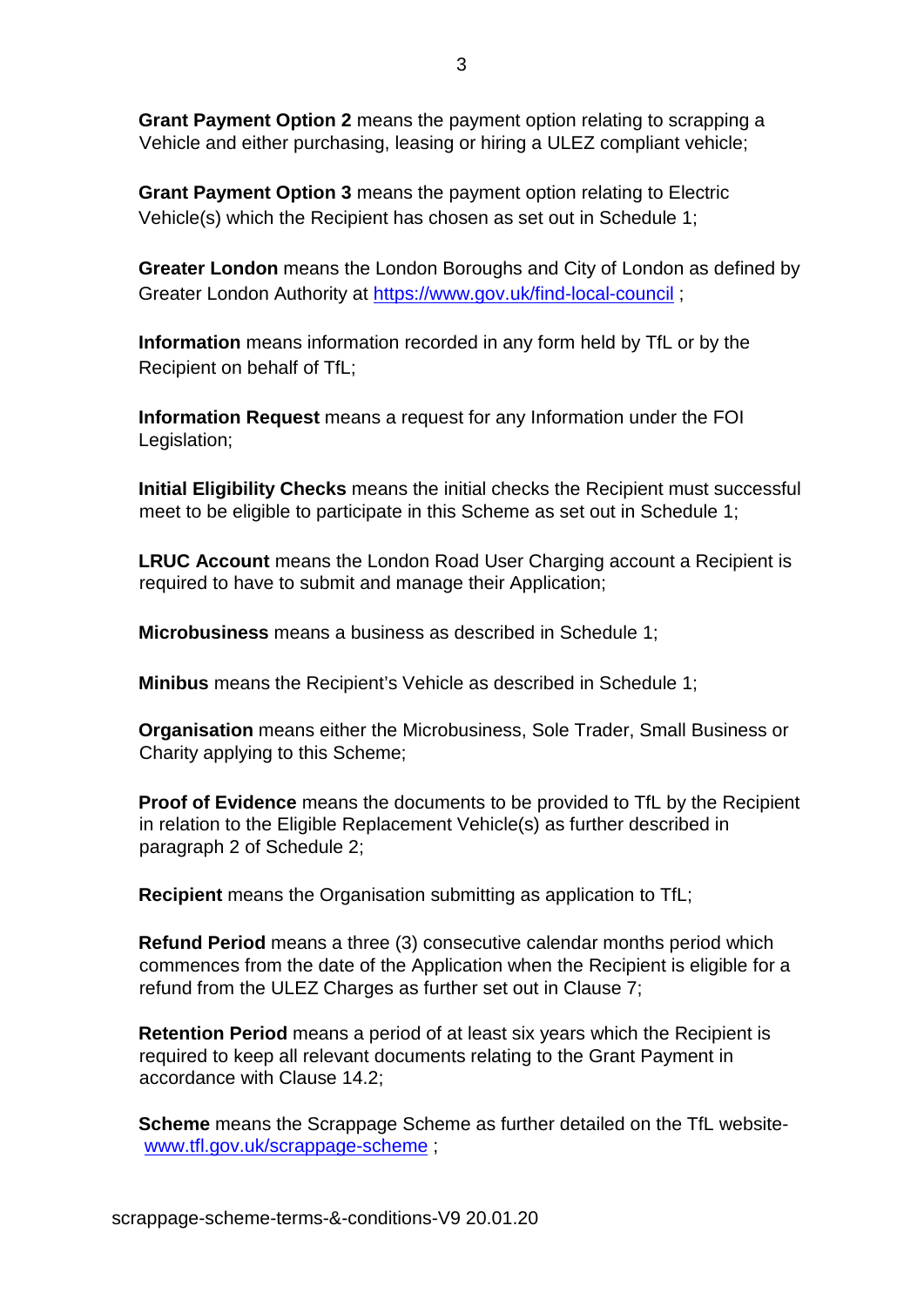**Scrap or Scrapped** means the Recipient's Vehicle(s) which are destroyed at the Authorised Treatment Facility;

**Secondary Eligibility Checks** means the documentary evidence the Recipient must provide as set out in Schedule 2;

**Sole Trader** means a self-employed person which owns and operates a business as an individual. There is no legal distinction between the owner and the business;

**Small Business** means a business as described in Schedule 1;

**TfL** means Transport for London;

**Van** means the Recipient's Vehicle as described in Schedule 1;

**V5C Registration Document**, also known as the vehicle log book containing the details of a Vehicle(s) or Eligible Replacement Vehicle(s);

**Vehicle(s)** means the Recipient's non-ULEZ compliant Van or Minibus which is being Scrapped as part of the Application;

**ULEZ** means the Ultra Low Emission Zone and further details can be found on the TfL website [www.tfl.gov.uk/ulez](http://www.tfl.gov.uk/ulez) [;](http://www.tfl.gov.uk/ulez)

**ULEZ Charges** means the charges that any driver who enters the ULEZ is subject to unless their vehicle meets certain emission standards as detailed at [www.tfl.gov.uk/ulez;](http://www.tfl.gov.uk/ulez) and

 **Working Days** means any day excluding Saturdays, Sundays or public or bank holidays in England.

## **2. Eligibility Checks**

- 2.1 The Recipient must have:
	- a. completed and signed the Application form which must have been received by TfL;
	- b. satisfied the Initial Eligibility Checks as set out in Schedule 1 and received an Eligibility Confirmation Letter from TfL; and
	- c. complied with the Secondary Eligibility Checks to the satisfaction of TfL to be eligible to receive a Grant Payment.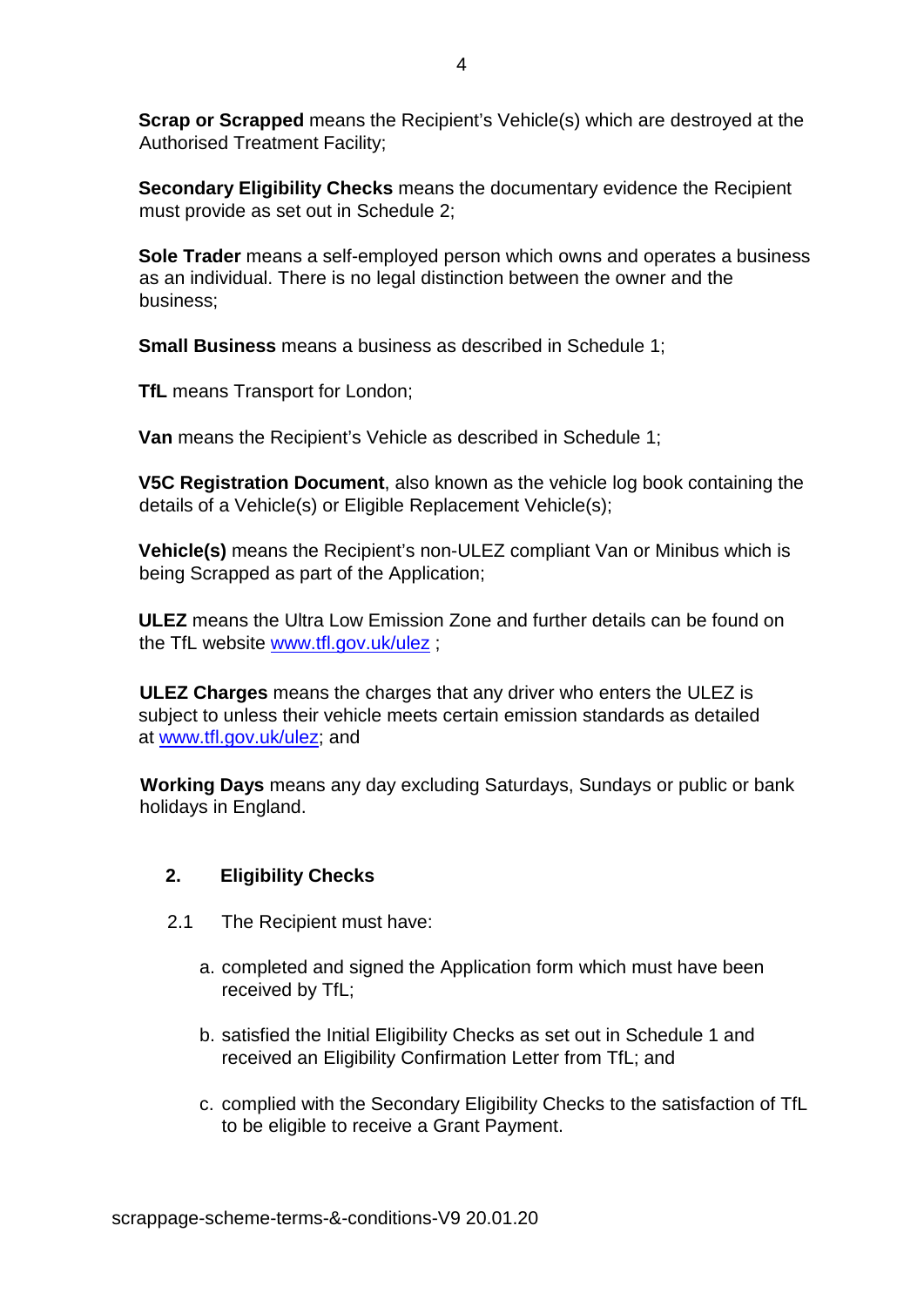- 2.2 Once TfL has received the Application from the Recipient, the Application will be assessed to ensure it meets the Initial Eligibility Checks. TfL will confirm to the Recipient in writing by sending an Eligibility Confirmation Letter if they have satisfied the Initial Eligibility Checks.
- 2.3 TfL may request additional documentation from the Recipient to ensure the Recipient meets the Initial Eligibility Checks and/or Secondary Eligibility Checks to TfL's satisfaction. The Recipient shall use reasonable endeavours to respond within ten Working Days of TfL requesting such information.
- 2.4 The Recipient can submit only one Application containing the maximum of three (3) Vehicles and shall not be awarded a Grant Payment of more than £28,500 in aggregate. No further Applications will be accepted unless the Recipient either; (i) withdraws the original Application prior to the Vehicle(s) being Scrapped in accordance with Clauses 3.1 and 3.2 and commences the full process again; or (ii) as permitted by TfL, the Recipient submits a new Application if the first Application is rejected. This relates to Grant Payment Option 1 only.

## **3. Application**

- 3.1 The Recipient may not amend their Application once it has been submitted to TfL. If the Recipient wishes to amend their Application, they must withdraw their Application in accordance with Clause 3.2. The Application cannot be amended once a Grant Payment has been made.
- 3.2 A Recipient may withdraw their Application at any time prior to the Vehicle(s) being Scrapped. To withdraw an Application, the Recipient should notify TfL via their LRUC Account. If a Recipient withdraws their Application and wishes to re-apply at a later date, the Recipient must submit a new Application with all the required documentation which will be subject to the Initial Eligibility Checks and Secondary Eligibility Checks.
- 3.3 A Recipient may not reapply if TfL has already rejected the Recipient's previous Application unless permitted to do so by TfL. Such resubmissions relate to Grant Payment Option 1 only.

## **4. Vehicle Scrappage Requirements**

- 4.1 The Recipient must not Scrap their Vehicle(s) before the Recipient has received the Eligibility Confirmation Letter from TfL.
- 4.2 The Vehicle(s) must be Scrapped at an Authorised Treatment Facility.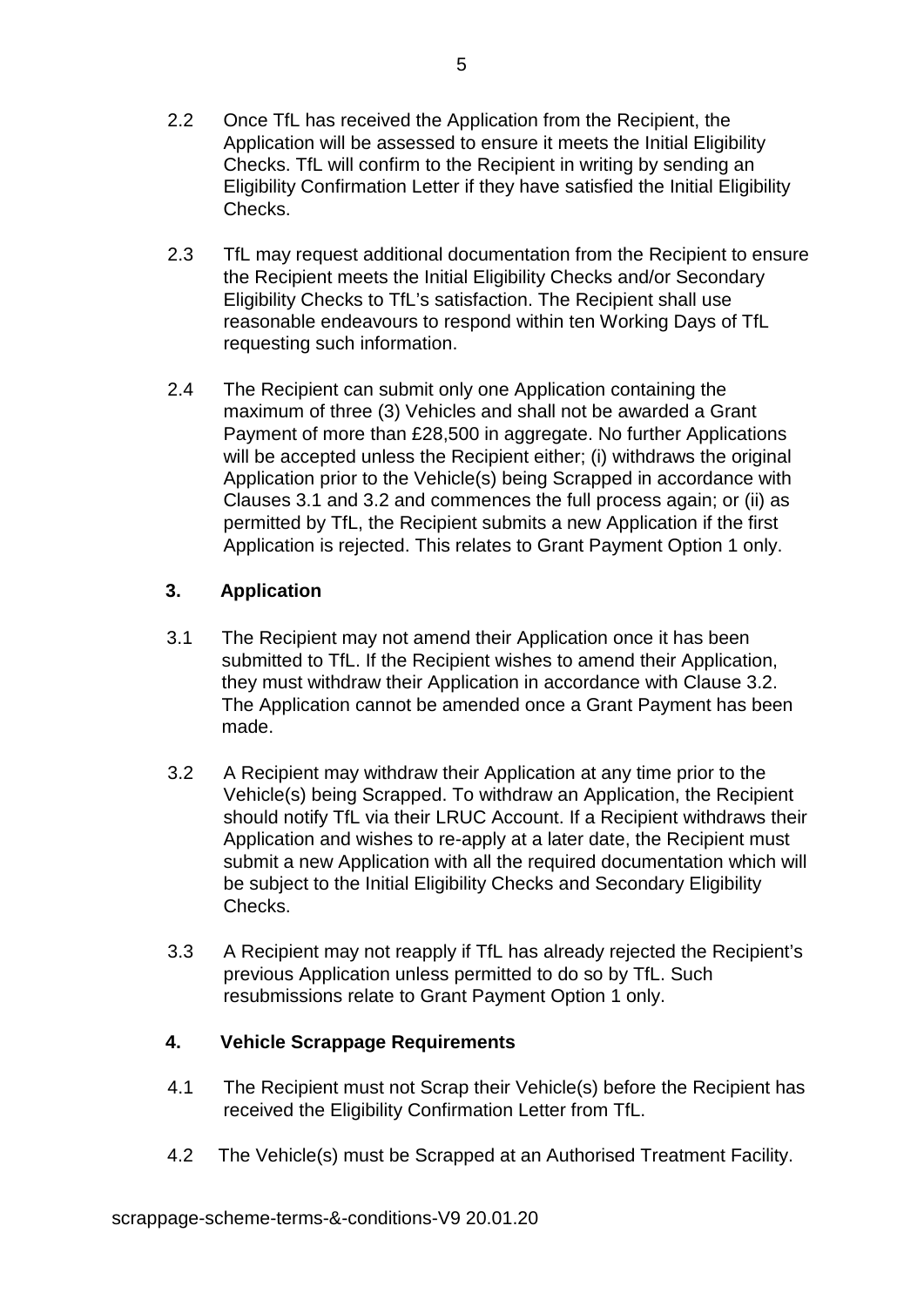4.3 Subject to Clause 5.1, once TfL has received the Proof of Evidence and TfL has provided written confirmation to the Recipient that TfL is satisfied with such evidence, if the Recipient has chosen to Scrap the Vehicle only, TfL will make a Grant Payment in accordance with Clause 6.

## **5. Time Period to provide documentation**

- 5.1 The Recipient has six (6) calendar months from the date of the Eligibility Confirmation Letter to comply with the Secondary Eligibility Checks to qualify for a Grant Payment. The Recipient must notify TfL immediately if they are unable to comply with the Secondary Eligibility Checks.
- 5.2 If the Recipient does not comply with Clause 5.1 within the time period, TfL may provide the Recipient with notice requesting the Recipient to comply with Clause 5.1 within thirty (30) calendar days. If the Recipient does not comply, and such non-compliance does not result from TfL's breach, this Agreement will terminate on expiry of such notice. The Recipient may re-apply to this Scheme and submit a new Application if they wish to do so. Any obligation on TfL to pay the Recipient shall cease on termination and TfL will not be liable for any costs incurred by the Recipient arising from their failure to comply with this Clause 5.

#### **6. Grant Payment**

- 6.1 The Grant Payment amounts are dependent on which Grant Payment Option the Recipient chooses and is eligible for as set out in Schedule 1. The Grant Payment Option amounts are set out on the TfL website [www.tfl.gov.uk/scrappage-scheme](http://www.tfl.gov.uk/scrappage-scheme) which may be amended from time to time.
- 6.2 The Grant Payments are subject to change at TfL's sole discretion and without prior notice.
- 6.3 The Grant Payments will be paid by cheque(s) once the Recipient has provided the documentation in accordance with Clause 5 and Schedule 2.
- 6.4 The Recipient shall promptly repay to TfL any money incorrectly paid to it either as a result of an administrative error or otherwise. This includes (without limitation) situations where either an incorrect sum of money has been paid or where the Grant Payment has been paid in error before all conditions attached to the Grant Payment have been complied with by the Recipient. To make a repayment to TfL the Recipient must send a cheque for the required amount to: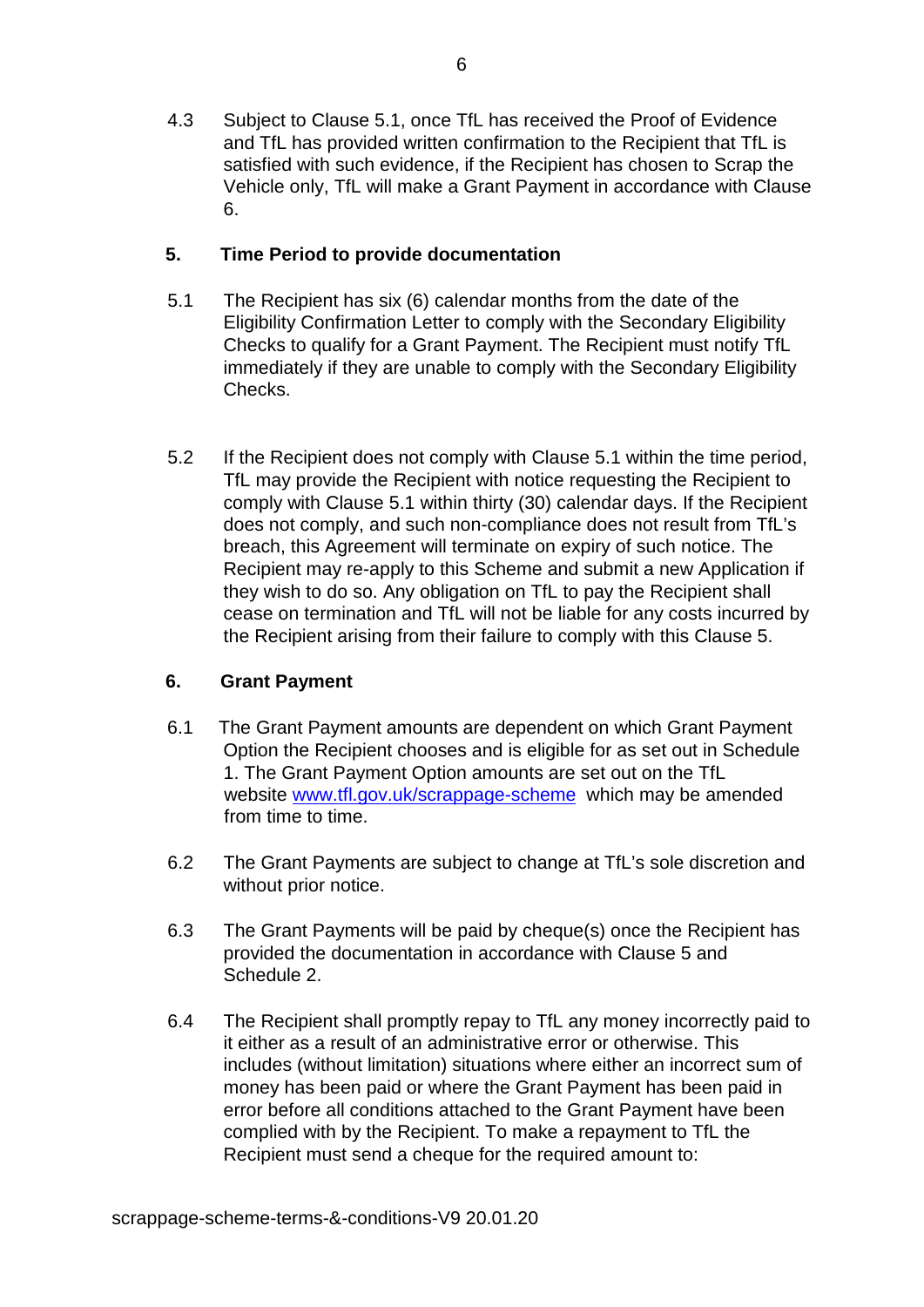PO Box **Darlington** DL1 9TY

## **7. ULEZ Charges and Refund Period**

- 7.1 Recipients which have received the Eligibility Confirmation Letter and satisfied the Secondary Eligibility Checks are permitted a refund of all ULEZ Charges for the Refund Period. The Refund Period is for a total of three (3) consecutive calendar months from the date of their Application.
- 7.2 The Recipient will be charged on entering the ULEZ during the Refund Period but such ULEZ Charges will be refunded to the Recipient for the Vehicle(s) which are the subject of this Application.
- 7.3 TfL will refund such ULEZ Charges to the Recipient via cheque.
- 7.4 The Recipient will still be subject to all other applicable road user charges during the Refund Period.

## **8. Warranties**

- 8.1 The Recipient warrants, undertakes and agrees that:
	- a. it has full capacity and authority to enter into this Agreement with TfL;
	- b. the Application meets all the Initial Eligibility Checks at the time the Recipient submitted the Application and will inform TfL immediately if the situation changes from the date of the Eligibility Confirmation Letter; and
	- c. all information and documentation provided as part of the Application is accurate and complete and it may be relied upon by TfL for the purposes of assessing the Recipient's Application. The Recipient will inform TfL immediately if any part of the information provided is no longer correct.

## **9. Restrictions following a successful Application**

- 9.1 Once a Grant Payment has been paid to the Recipient in accordance with this Agreement the Application cannot be withdrawn.
- 9.2 Should Grant Payment levels made as part of the Scheme change, TfL will not compensate those Recipients already in receipt of a Grant Payment or who have written confirmation of a confirmed Grant Payment. All Grant Payments made or offered are final.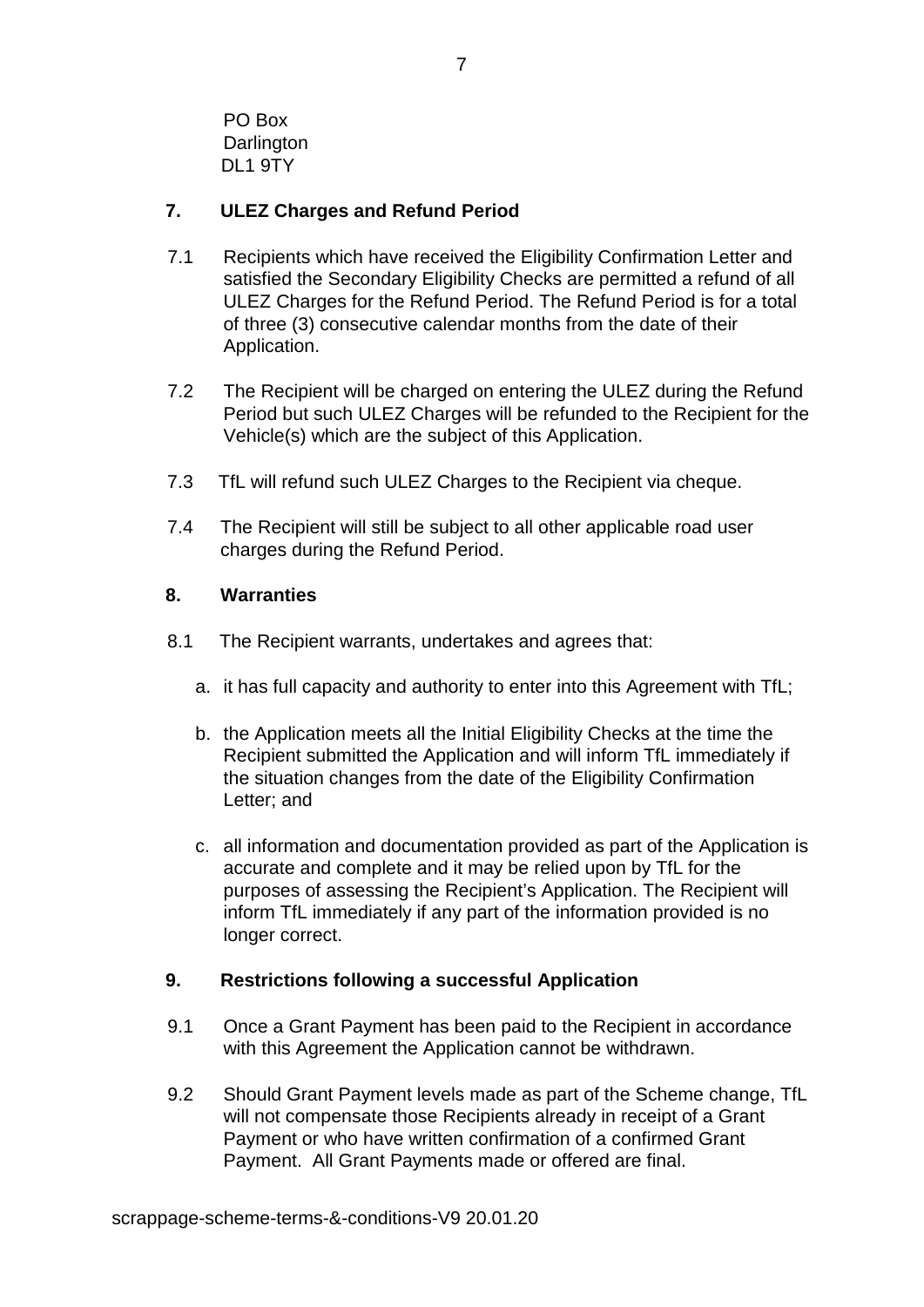9.3 Only one Grant Payment will be made to a Recipient per Application.

## **10. Termination**

- 10.1 This Agreement may be terminated by TfL, in its absolute discretion immediately upon giving notice to the Recipient if;
	- a. the Recipient does not submit the required Proof of Evidence within the time period set out in Clause 5 and such non-compliance does not result from TfL's breach of this Agreement;
	- b. the Recipient does not provide sufficient information or additional information as required by TfL including but not limited to the evidence required for the Secondary Eligibility Checks and any subsequent evidence required in accordance with Clause 14;
	- c. the Recipient attempts without the prior consent of TfL to transfer or assign the Grant Payment to any other organisation including when there is a change in ownership or structure of the Recipient;
	- d. the Recipient ceases to operate for any reason, or it passes a resolution (or any court of competent jurisdiction makes an order) that it would be wound up or dissolved (other than for the purpose of bona fide and solvent reconstruction or amalgamation which means the Recipient no longer complies with the Initial Eligibility Checks);
	- e. the Recipient becomes insolvent, or it is declared bankrupt, or it is placed into receivership, administration or liquidation, or a petition has been presented for its winding up, or it enters into any arrangement or composition for the benefit of its creditors, or it is unable to pay its debts as they fall due;
	- f. the Application submitted by the Recipient is found to be fraudulent;
	- g. any information provided to TfL by the Recipient which TfL considered when deciding whether or not to provide the Grant Payment or subsequent supporting documents or correspondence is found to be incorrect or incomplete to an extent which TfL reasonably considers to be material; and/or
	- h. the Recipient does not comply with the terms and conditions of this Agreement and in the case of a breach that is capable of remedy fails to remedy such breach within ten (10) Working Days or such other period as specified in writing by TfL.
- 10.2 Without prejudice to TfL's right to terminate under Clause 10.1 or to terminate at common law, TfL may terminate this Agreement and any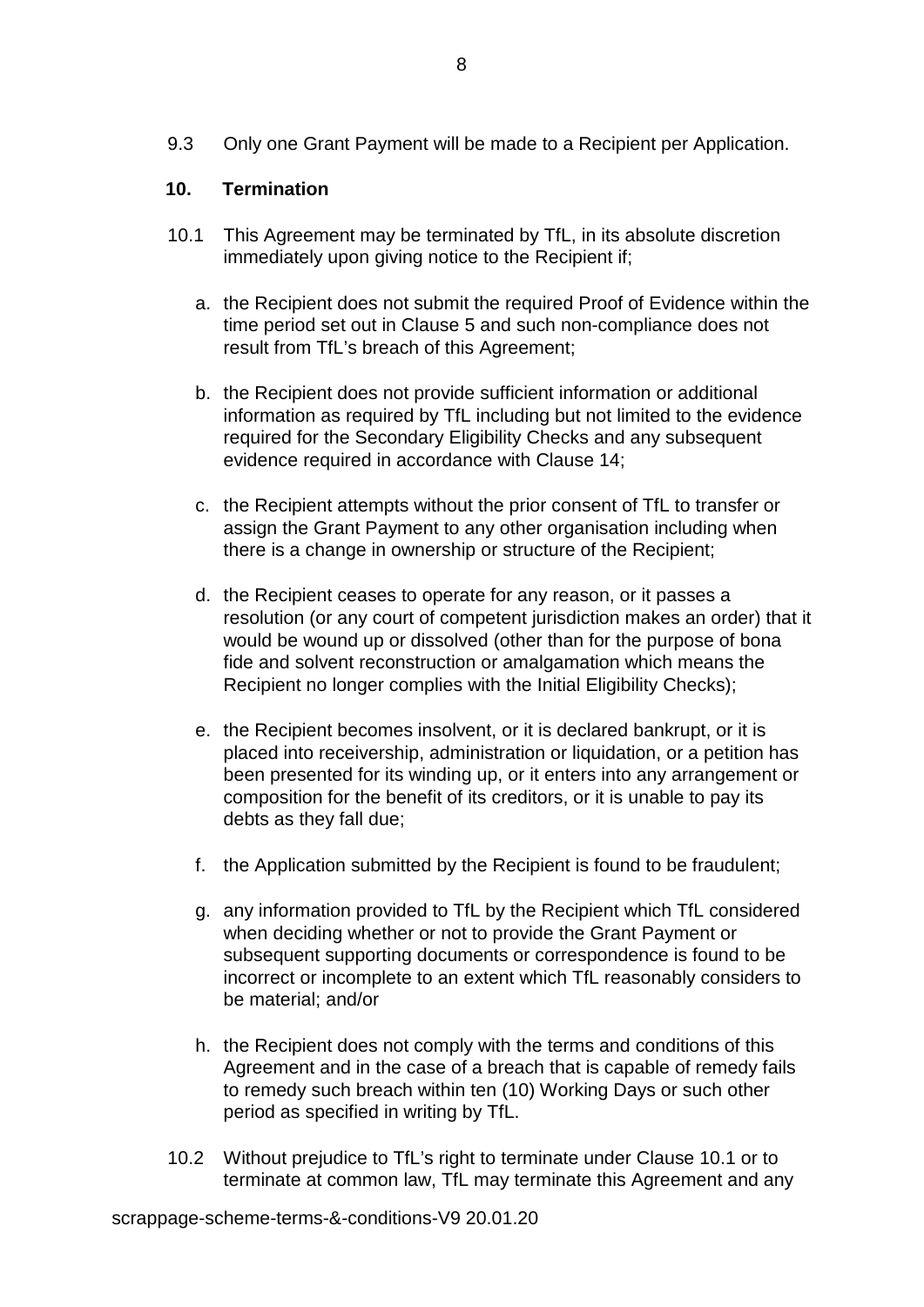Grant Payment at any time prior to an Recipient Scrapping its Vehicle(s) if required to do for financial restraints or for any other reason.

## **11. Reducing, Withholding, Suspending and Repayment of Grant Payment**

- 11.1 TfL's intention is that that Grant Payment will be paid to the Recipient in full if the Initial Eligibility Checks and Secondary Eligibility Checks are met. Without prejudice to TfL's other right and remedies, TfL may at its absolute discretion reduce, suspend or withhold the Grant Payment, or require all or part of the Grant Payment to be repaid by the Recipient in the event that any of the circumstances in Clause 10 arises.
- 11.2 Where an Application is found to be in breach of this Agreement including fraudulent applications, TfL shall seek recovery of the Grant Payment paid to the Recipient and may prosecute the Recipient.
- 11.3 Any repayment of the Grant Payment required under this Agreement must be made to TfL within six (6) months of notification by TfL to the Applicant. To make a repayment to TfL the Recipient must sent a cheque for the required amount to:

PO Box **Darlington** DL1 9TY

11.4 If TfL becomes entitled to exercise its rights under clause 11 it may nevertheless decide not to exercise that right, or not to exercise them to the fullest extent possible, or to delay in exercising those rights. Any decision not to exercise TfL's rights under Clause 11, or to exercise them only partially or to delay in exercising them, may be made on conditions which will be notified to the Recipient provided always that any such decision by TfL shall not prevent the subsequent enforcement of any subsequent breach of that provision, and shall not be deemed to be a waiver of any subsequent breach of that or any other provisions.

## **12. Acknowledgement and Publicity**

TfL may reasonably request the Recipient to provide reports, statistics, photographs and case studies that will assist TfL in its activities relating to the Scheme.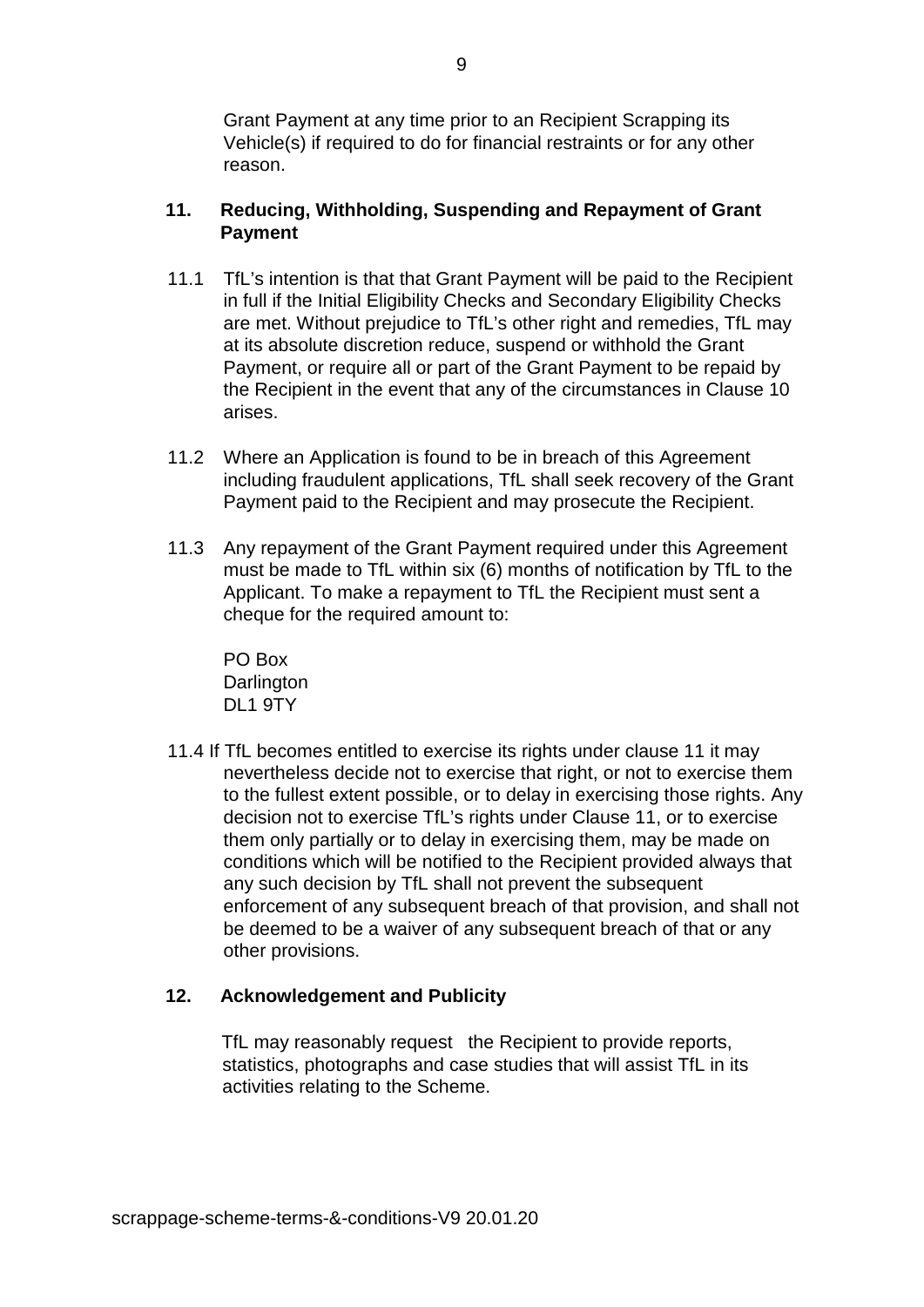## **13. Liability**

- 13.1 Subject to Clause 13.2, the Recipient is responsible for and must indemnify, keep indemnified and hold harmless TfL, its employees and agents against any expense, liability, loss, claim or proceedings whatsoever (**"Losses"**) in respect of the death of or injury to any person, loss of or damage to any property (including property belonging to TfL or for which it is responsible) and in respect of any other Losses which may arise out of or in the course of or by reason of any direct or indirect breach of contract, tort, breach of statutory duty, misrepresentation, misstatement, act, omission or default of the Recipient, its employees, or agents or as a result of participating in this Scheme.
- 13.2 The Recipient is not responsible for and shall not indemnify TfL for Losses to the extent that such Losses are caused by any breach or negligent performance of any of its obligations under this Agreement by TfL, its employees or agents.
- 13.3 TfL shall not be liable for any Losses that the Recipient incurs if the Recipient does not comply with the requirements of the Initial Eligibility Checks and the Secondary Eligibility Checks.

#### **14. Records, Insurance and Evidence**

- 14.1 The Recipient shall keep accurate records of any documents submitted to TfL in relation to their Application including evidence of receipt of the Grant Payment.
- 14.2 The Recipient shall keep all invoices, receipts, and accounts and any other relevant documents relating to the expenditure of the Grant Payment (including the running costs and insurance documentation of the Electric Vehicle if the Recipient is eligible for Grant Payment Option 3) for the Retention Period following receipt of the Grant Payment to which they relate. TfL and any person nominated by TfL shall have the right to review, at TfL's reasonable request, the Recipient's account and records that relate to the expenditure of the Grant Payment and shall have the right to take copies of such accounts and records at any time during the Retention Period. The Recipient shall give all reasonable assistance to TfL or its nominee in conducting such review.
- 14.3 The Recipient shall comply and facilitate TfL's compliance with all statutory requirements as regards accounts, audit or examination of accounts, annual reports and annual returns applicable to itself and TfL.
- 14.4 The Recipient confirms that if any information contained in the V5C Registration Documentation does not match the Recipient details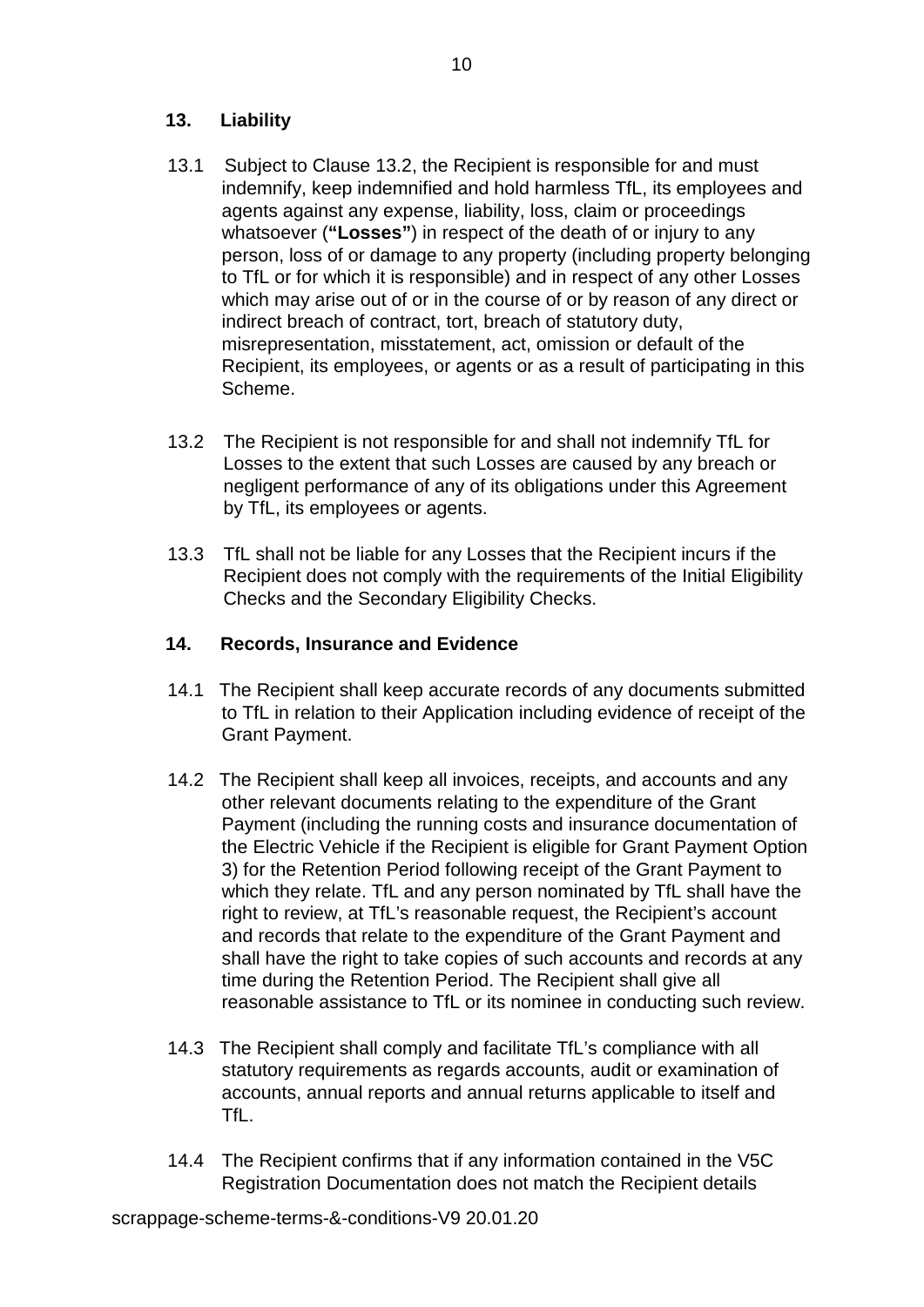contained in their Application, the Recipient will provide such documentary evidence as TfL requires enabling TfL to verify the information to TfL's satisfaction. If the evidence provided is not to TfL's satisfaction, TfL is entitled at its sole discretion to terminate this Agreement with immediate effect and not provide the Grant Payment.

## **15. State Aid**

- 15.1 Any and all Grant Payments will be based on compliance with the requirements of the De Minimis Aid and payments will be contingent (notwithstanding all other Initial Eligibility Checks or Secondary Eligibility Checks requirements being met) on the Recipient having sufficient level of its De Minimis Aid allowance remaining for the proposed Grant Payments under this Scheme to fall within that allowance as further described in Schedule 3.
- 15.2 In accepting the Grant Payment, the Recipient shall comply with all applicable European Union rules on State aid or any national replacement for such rules including but not limited to the De Minimis Aid (the "State Aid Rules"). The Recipient shall fully cooperate with TfL in utilising the applicable approvals and procedures in relation to State aid Rules.
- 15.3 In the event that the Recipient is in breach of clause 15.2 above, or the provision of the Grant Payment itself is deemed (by an appropriate authority) to breach the State Aid Rules, TfL may at its absolute discretion reduce, suspend or withhold the Grant Payment, or require all or part of the Grant Payment (together with applicable interest) to be repaid by the Recipient, without prejudice to any other rights or remedies including its rights under Clause 11.

## **16. Data Protection**

- 16.1 TfL, its subsidiaries and service providers will comply with all its obligations under the Data Protection Legislation and will only process the Recipient's personal data (as defined in the Data Protection Legislation) for the purposes of assessing the Recipient's eligibility for the Scheme and to contact the Recipient regarding the Application. For more information please visit the Road User Charging page at [www.tfl.gov.uk/privacy.](http://www.tfl.gov.uk/privacy)
- 16.2 If the Recipient has applied to a specific third party to receive a service and/or product from that party which is being provided because the Recipient is using this Scheme then TfL may share sufficient Personal Data (as defined in the Data Protection Legislation) with that third party to confirm whether a successful application has been made to TfL. This Personal Data will be limited to the minimum necessary to confirm eligibility for the third party service/product.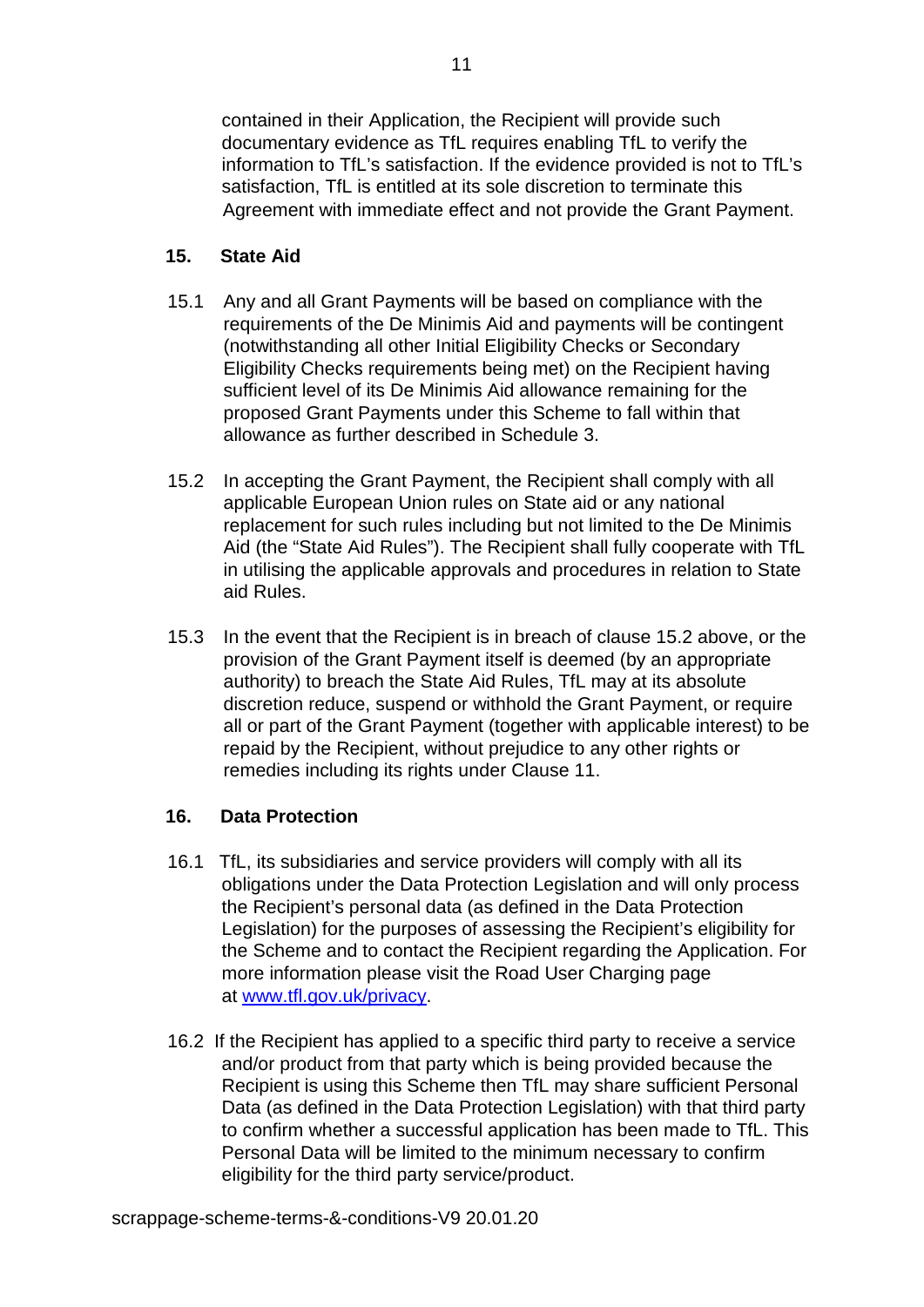### **17. Freedom of Information**

17.1 The Recipient acknowledges that TfL:

- a. is subject to the FOI Legislation and agrees to assist and co-operate with TfL to enable TfL to comply with its obligations under the FOI Legislation;
- b. may be obliged under the FOI Legislation to disclose Information without consulting or obtaining consent from the Recipient; and
- c. TfL shall be responsible for determining whether Information is exempt information under the FOI Legislation and for determining what Information will be disclosed in response to an Information Request in accordance with FOI Legislation.

## **18. Jointly and Several Liability**

Where the Recipient is neither a company nor an incorporated entity with a distinct legal personality of its own, or a single individual, individuals who enter into and sign this Agreement on behalf of the Recipient shall be jointly and severally liable for the Recipient's obligations and liabilities under this Agreement.

#### **19. Assignment and Novation**

- 19.1 The Recipient may not, without the prior written consent of TfL, assign or in any other way make over to any third party the benefit and/or the burden or otherwise transfer any right or obligation of this Agreement or transfer or pay to any other person any part of the Grant Payment.
- 19.2 The Recipient is not permitted to transfer or assign the Grant Payment to any other organisation without prior written consent from TfL. If the Recipient doesn't comply with this Clause 19.2, TfL may at its absolute discretion be entitled to termination this Agreement and withhold, suspend or require the Grant Recipient to repay the Grant Payment.
- 19.3 TfL may novate or otherwise transfers this Agreement (in whole or in part).

#### **20. Survival**

Clauses 1, 2-6, 8, 9, 11, 12, 13, 14-16, 17, 18, 19-22 shall survive (in whole or in part) the termination or expiry of this Agreement and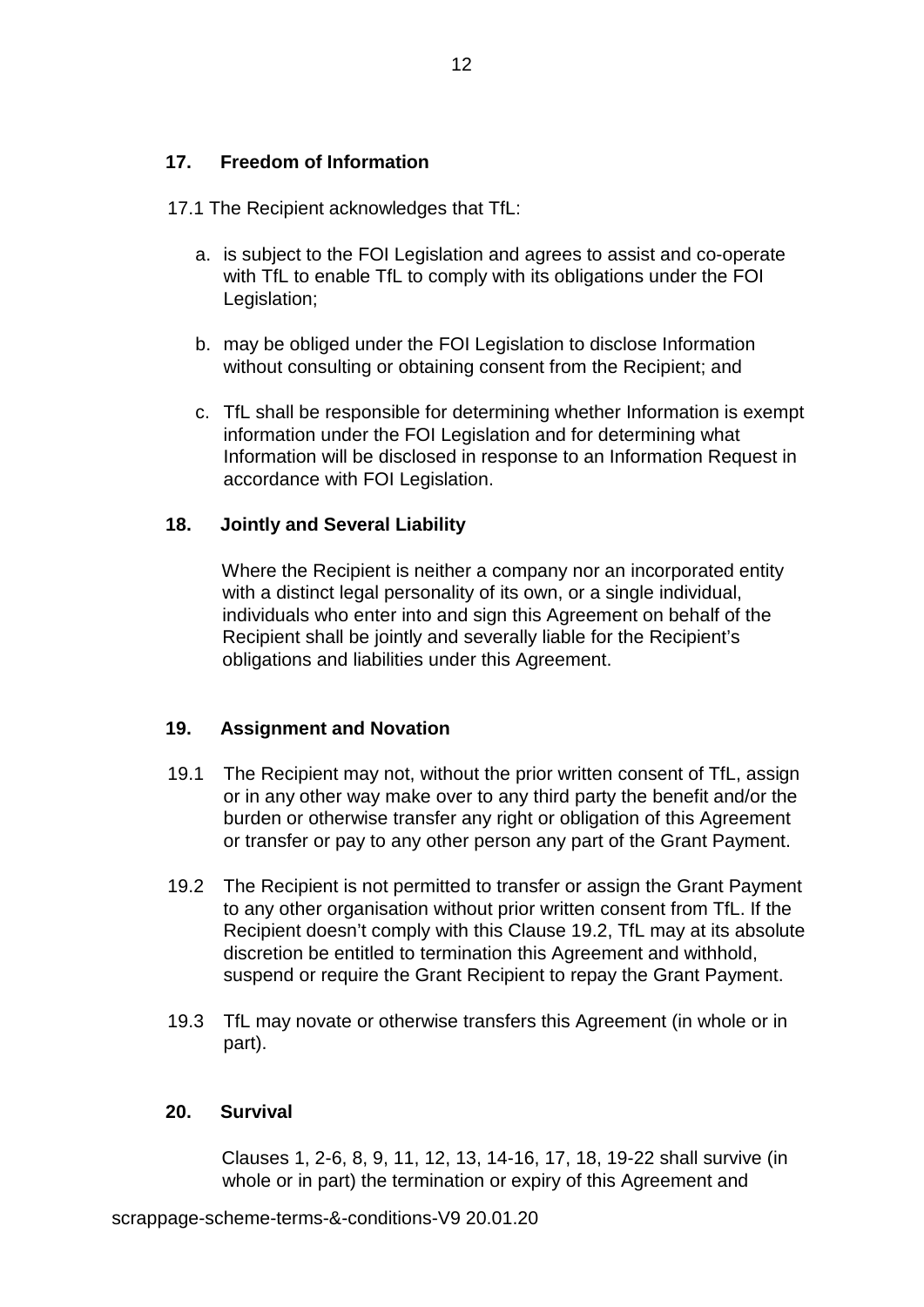continue in full force and effect, along with any other provisions of this Agreement necessary to give effect to them. In addition, any other provision of the Agreement, by its nature or implication (including in respect of accrued rights and liabilities) is required to survive the termination or expiry of the Agreement, shall survive such termination or expiry as aforesaid.

## **21. Entire Agreement**

- 21.1 This Agreement, including the Schedules, and all documents referred to in the Agreement constitutes the entire agreement between the parties and supersedes and extinguishes all previous agreements, promises, assurances, warranties, representations and understandings between them, whether written or oral, relating to its subject matter.
- 21.2 The Recipient is responsible for and shall make no claim against TfL in respect of any misunderstanding affecting the basis of Recipient's request in respect of this Agreement or any incorrect or incomplete information howsoever obtained.
- 21.3 Nothing in this Clause 21 excludes any liability which one party would otherwise have in respect of any statement it has made fraudulently to the other party.

#### **22. Governing Law**

This Agreement is governed by the laws of England. The Courts of England have exclusive jurisdiction to settle any dispute which may arise out of or in connection with this Agreement.

## **Schedule 1- Initial Eligibility Checks**

#### **Organisation Eligibility Criteria**

The Recipient must be one of the following type of organisations:

- 1. a Microbusiness which is defined as:
	- (i) having 10 employees or fewer and satisfies one or more of the following requirements in the current and preceding financial year: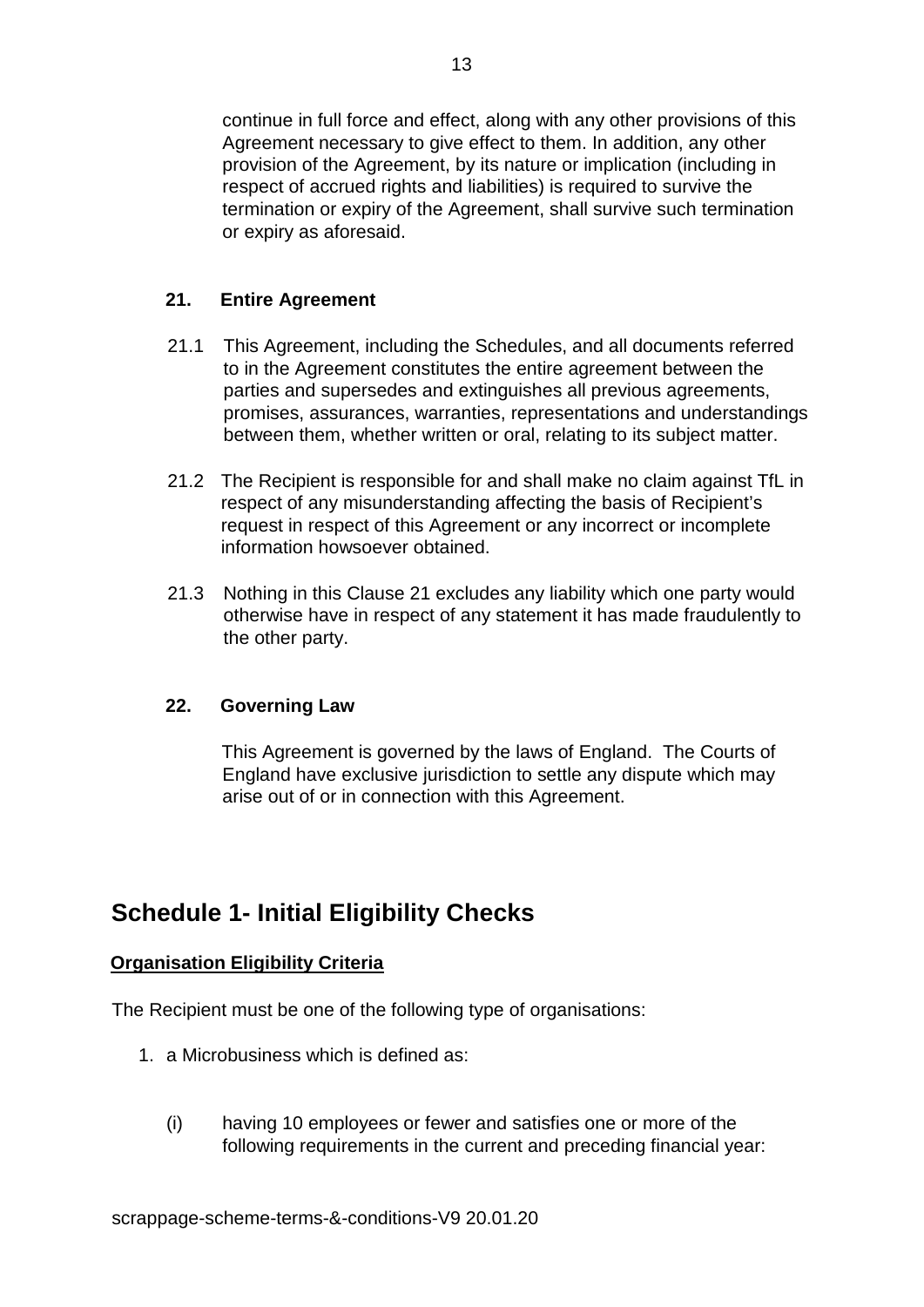- a) turnover of not more than £632,000; and/or
- b) balance sheet total of not more than £316,000; and
- (ii) registered with Companies House (including as an active company) or VAT registered.
- 2. a small business which is defined as:
	- (i) having 50 employees or fewer and satisfies one or more of the following requirements in the current and preceding financial year:
		- a) turnover of not more than £10.2 million; and/or
		- b) balance sheet total of not more than £5.1 million; and
	- (ii) registered with Companies House (including as an active company) or VAT.
- 3. an entity registered with the Charity Commission (including being an active charity); or
- 4. a Sole Trader and must be able to provide the relevant evidence with their Application to prove they are a Sole Trader. (Applicable evidence TfL will accept is set out in the Application Form).

#### **Vehicle Eligibility Criteria**

The Recipient's Vehicle(s) to be Scrapped must be:

- a pre-Euro 6 non-compliant ULEZ Van if the Recipient is a Microbusiness, Small Business or Sole Trader; or
- a pre-Euro 6 non-compliant ULEZ Van or Minibus if the Recipient is a Charity.

#### Van

A van is an Recipient 's pre-Euro 6 light diesel van (or pre-Euro 4 petrol van) as specified in category N1 as defined by United Nations Economic Commission for Europe, body type should reference van and the revenue weight must be 3500kg or less.

The Van(s) to be Scrapped must be registered to the Organisation. The Van may be registered to an authorised employee, director or trustee of the Microbusiness, Small Business or Charity for business purposes for not less than twelve (12) consecutive

scrappage-scheme-terms-&-conditions-V9 20.01.20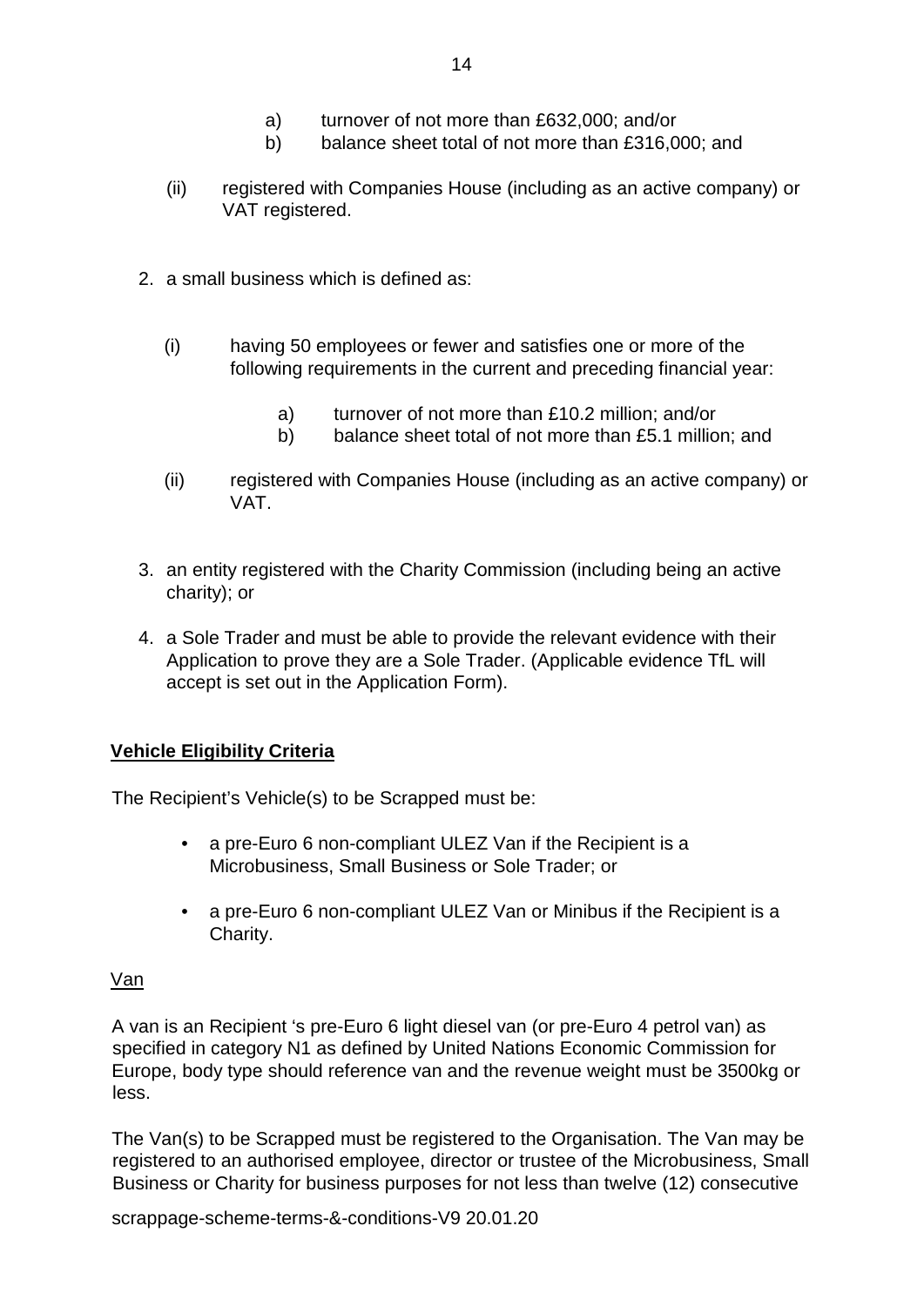calendar months prior to 22 February 2019 as documented in the V5C Registration Document.

If the Van is registered with an authorised employee, director or trustee of the Microbusiness, Small Business or Charity then documentary evidence in the form of a letter detailing proof of employment on the Microbusiness, Small Business or Charity letter head paper must be provided to TfL's satisfaction to demonstrate that the authorised employee, director or trustee is employed by the Microbusiness, Small Business or Charity.

The Van must be insured for business use, have a valid MOT and road tax at the date of the Recipient's Application and such evidence provided with the Application.

### Minibuses (only applies to a Charity)

A minibus is the Recipient's Pre-Euro 6 minibus as specified in category M2 as defined in United Nations Economic Commission for Europe, body type must be minibus, revenue weight must be 5000kg or less and number of seats must be nine (9) or more.

The Minibus(s) to be Scrapped must be registered to the Charity or authorised employee, director or trustee of the Charity for business purposes for not less than twelve (12) consecutive calendar months prior to 22 February 2019 as documented in the V5C Registration Document.

If the Minibus is registered with an authorised employee, director or trustee then documentary evidence in the form of a letter detailing proof of employment on the Organisation's letter head paper must be provided to TfL's satisfaction to demonstrate that the authorised employee, director or trustee is employed by the or Charity.

The Minibus must be insured for business use, have a valid MOT and road tax at the date of the Recipient's Application and such evidence provided with the Application.

#### **Grant Payment Options**

#### **Microbusiness, Small Business or Sole Trader**

### **Option 1: Scrappage of pre-Euro 6 Vehicle for frequent users of the Congestion Charging Zone**

To be eligible the Recipient must meet all of the following requirements:

• have Vehicle(s) which satisfy the Vehicle Eligibility Criteria above;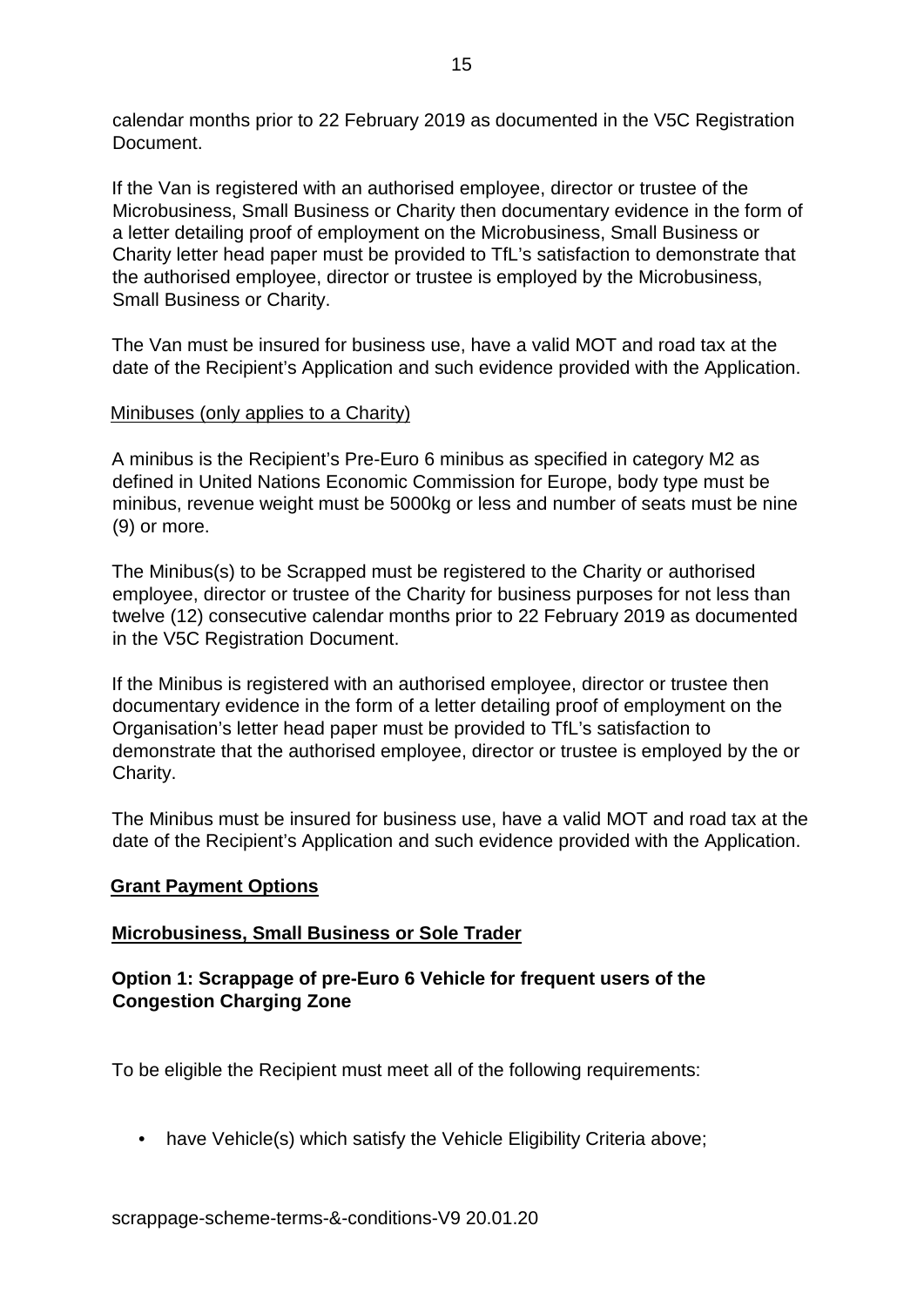#### Sole Trader

- Is a Sole Trader in accordance with the Organisation Eligibility Criteria above;
- business address (as set out in their Application Form) is based in the United Kingdom; and
- the Sole Trader Vehicles(s) must have entered the CCZ twenty-six (26) times during the preceding six (6) months before the commencement of this Scheme (22 February 2019) and verified on the Recipient's Auto Pay Service.
- If the Vehicle(s) did not enter the CCZ twenty-six (26) times as per the bullet point above, TfL will consider twenty-six (26) journeys outside the CCZ operational hours (Monday to Friday 07:00- 18:00) subject to the Sole Trader submitting evidence which is satisfactory to TfL. Examples of evidence are set out in the Scheme application form guidance notes.

### Microbusiness and Small Businesses

- Are either a Microbusiness or Small Business in accordance with the Organisation Eligibility Criteria above;
- Registered address is in the United Kingdom with Companies House or VAT registered; and
- the Vehicle(s) of the Microbusiness or Small Business must have entered the CCZ twenty-six (26) times during the preceding six (6) months before the commencement of this Scheme (22 February 2019) and verified on the Recipient's Auto Pay Service.
- If the Microbusiness or Small Business has not entered the CCZ twenty six (26) times as per the bullet point above, TfL will consider Microbusinesses, Small Businesses that undertake twenty six (26) journeys outside the CCZ operational hours (Monday to Friday 07:00-18:00) subject to the Microbusiness, Small Business submitting evidence which is satisfactory to TfL. Examples of evidence are set out in the Scheme application form guidance notes.

## **Option 2: Scrappage of pre-Euro 6 Vehicle and purchase/lease/hire of ULEZ compliant replacement vehicle for Greater London based organisations**

To be eligible the Recipient must meet all of the following requirements;

- be a Microbusiness, Small Business or Sole Trader in accordance with the Organisation Eligibility Criteria above;
- have Vehicle(s) which satisfy the Vehicle Eligibility Criteria above; and

scrappage-scheme-terms-&-conditions-V9 20.01.20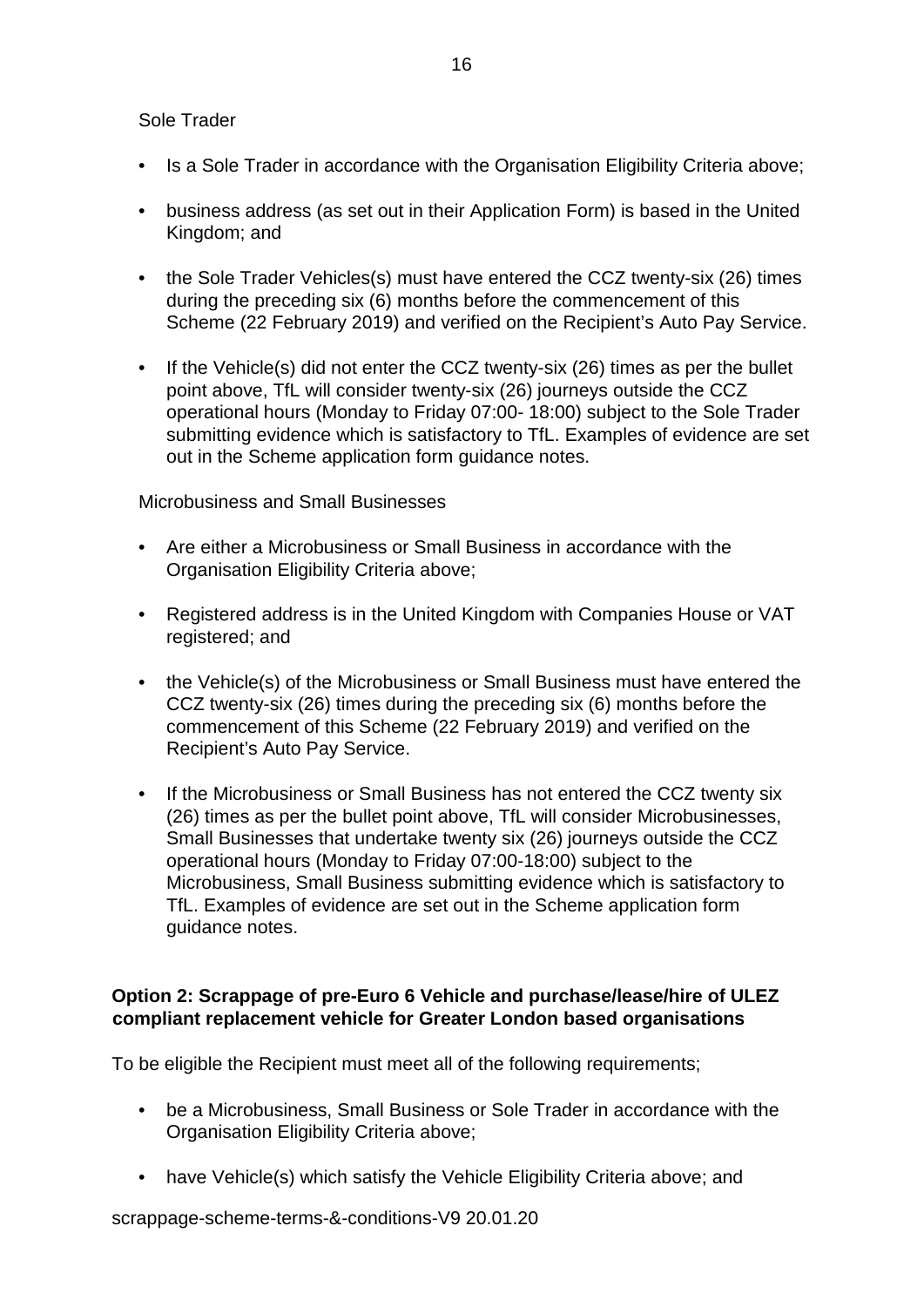- the business address (as set out in their Application Form) of the Sole Trader is in Greater London; or
- Microbusinesses or Small Business must be registered with Companies House or VAT registered, with a registered address in Greater London.

#### **Option 3: Scrappage of pre-Euro 6 Vehicle and contribution towards running costs (including insurance) of the Electric Vehicle**

To be eligible the Recipient must meet the following requirements;

• have Vehicle(s) which satisfy the Vehicle Eligibility Criteria above;

#### Sole Trader

- Is a Sole Trader in accordance with the Organisation Eligibility Criteria above;
- business address (as set out in the Application Form) should be based in Greater London.; or
- if the business address is not registered in Greater London, is registered in the United Kingdom and the Vehicle(s) must have entered the CCZ twenty-six (26) times during the preceding six (6) months before the commencing of this Scheme (22 February 2019) verified on the Recipient's Auto Pay Service.
- If the Vehicle(s) did not enter the CCZ twenty-six (26) times as per bullet point above, TfL will consider twenty six (26) journeys outside the CCZ operational hours (Monday to Friday 07:00-18:00) subject submitting evidence which is satisfactory to TfL.

Microbusiness and Small Businesses

- Are either a Microbusiness or Small Business in accordance with the Organisation Eligibility Criteria above;
- Registered address is in Greater London with Companies House or VAT registered; or
- Registered address is in the United Kingdom with Companies House or VAT registered and Vehicles must have entered the CCZ twenty-six times during the preceding six (6) months before the commencement of the Scheme (22 February 2019) verified on the Recipients Auto Pay Service.
- If the Vehicles did not enter the CCZ twenty six (26) times as per bullet point above, TfL will consider Microbusinesses or Small Business that undertake twenty six (26) journeys outside the CCZ operational hours (Monday to Friday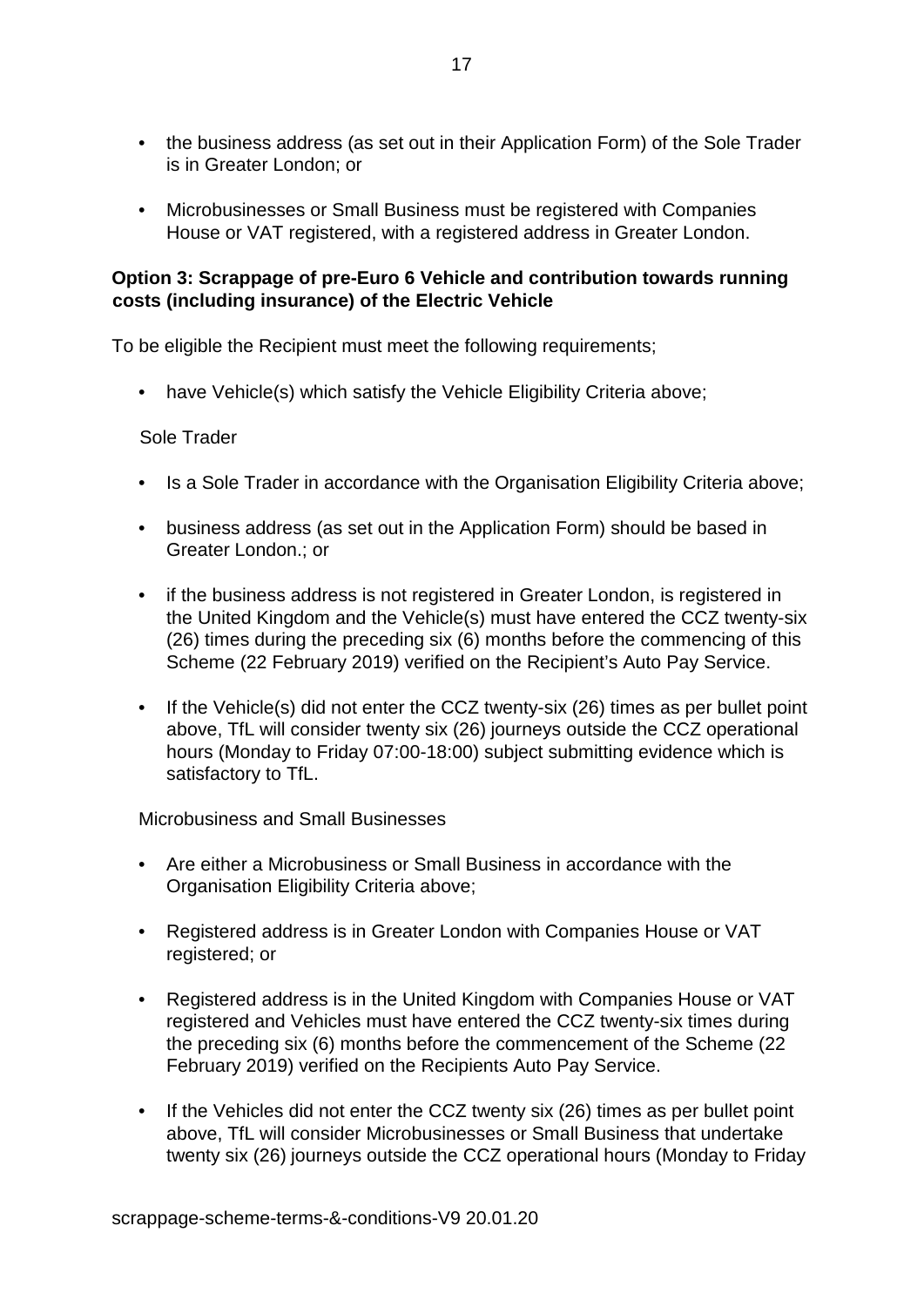07:00-18:00) subject to the Microbusinesses or Small Businesses submitting evidence which is satisfactory to TfL.

## **Charity**

## **Option 1: Scrappage of pre-Euro 6 Vehicle for frequent users of the Congestion Charging Zone**

To be eligible the Recipient must meet all the following requirements:

- Be a Charity in accordance with the Organisation Eligibility Criteria;
- have Vehicle(s) which satisfies the Vehicle Eligibility Criteria above;
- the registered address is in the United Kingdom with the Charity Commission; and
- the Vehicle(s) must have entered the CCZ twenty-six (26) times during the preceding six (6) months before the commencing of this Scheme (22 February 2019); verified on the Recipient's Auto Pay Service.
- If the Charity does not enter the CCZ twenty-six (26) times as per the bullet point above, TfL will consider Charities that undertook twenty-six (26) journeys outside the CCZ operational hours (Monday to Friday 07:00-18:00) subject to the Charity submitting evidence which is satisfactory to TfL.

## **Option 2: Scrappage of pre-Euro 6 Vehicle and purchase/lease/hire of ULEZ compliant replacement vehicle for Greater London based organisations**

To be eligible the Recipient must meet all of the following requirements;

- be a Charity in accordance with the Organisation Eligibility Criteria;
- have Vehicle(s) which satisfies the Vehicle Eligibility Criteria above; and
- the registered address is in Greater London with the Charity Commission.

### **Option 3: Scrappage of pre-Euro 6 Vehicle and contribution towards running costs (including insurance) of an Electric Vehicle**

To be eligible the Recipient must meet the following requirements;

- be a Charity in accordance with Organisation Eligibility Criteria;
- have Vehicle(s) which satisfies the Vehicle Eligibility Criteria above; and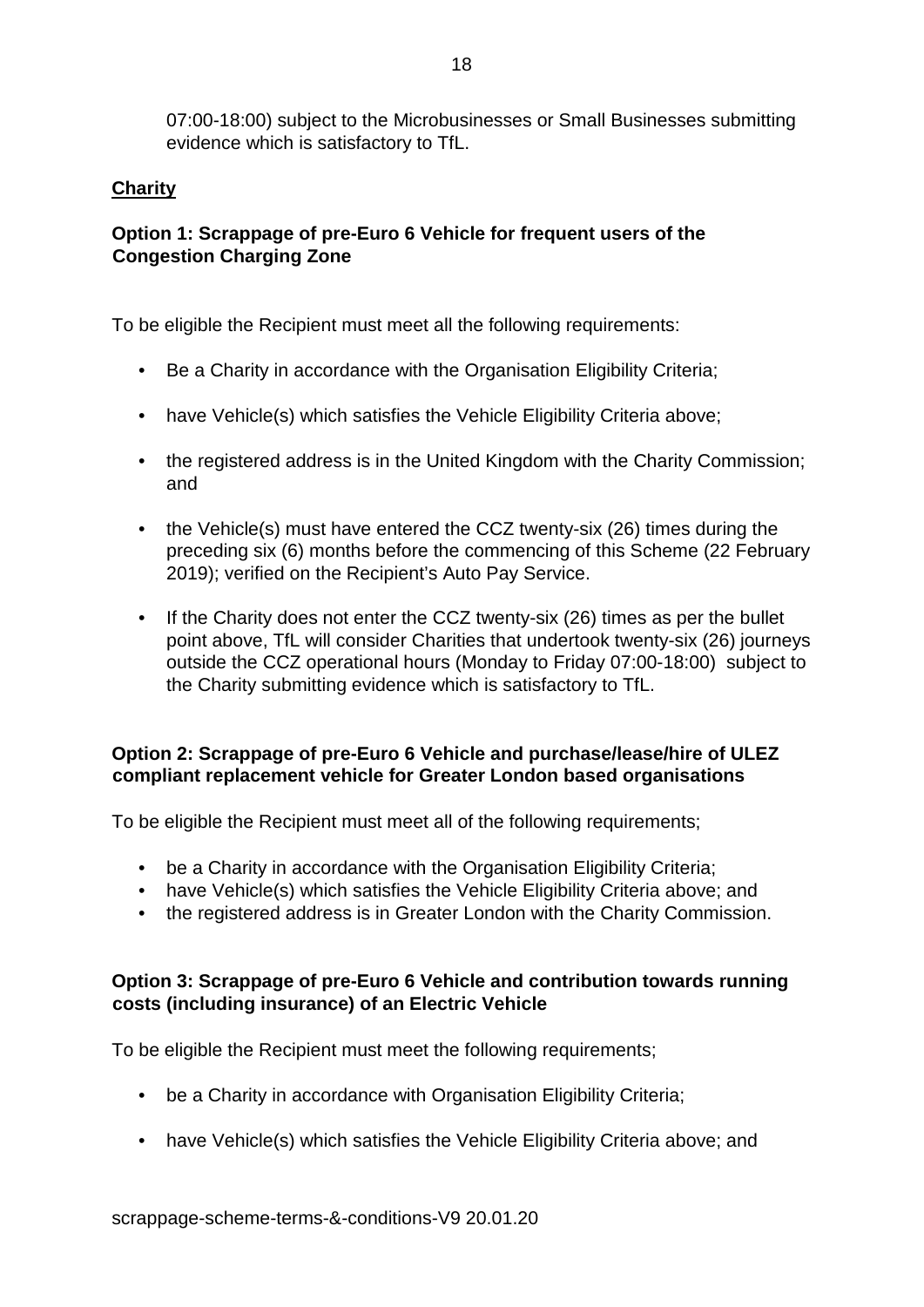registered with the Charity Commission either with an address in Greater London; or

- registered with the Charity Commission either with an address in the United Kingdom; and
- the Vehicle(s) must have entered the CCZ twenty-six (26) times during the preceding six (6) months before the commencing of this Scheme, (22 February 2019) verified on the Recipient's Auto Pay Service.
- If the Charity does not enter the CCZ twenty six (26) times as per preceding bullet point, TfL will consider Charities that undertook twenty six (26) journeys outside the CCZ operational hours (Monday to Friday 07:00-18:00) subject to the Charity submitting evidence which is satisfactory to TfL.

# **Schedule 2- Secondary Eligibility Checks**

The Recipient must within six (6) months from receiving the Eligibility Confirmation Letter from TfL that the Recipient meets the Initial Eligibility Checks provide via their LRUC Account the following documentation to the satisfaction of TL to receive a Grant Payment:

- **1. Option 1: Scrappage of pre-Euro 6 vehicle for frequent users of the Congestion Charging Zone** 
	- Certificate of Destruction from an Authorised Treatment Facility.
- **2. Option 2: Scrappage of pre-Euro 6 vehicle and purchase/lease/hire of ULEZ compliant replacement vehicle for Greater London based organisations; and Option 3: Scrappage of pre-Euro 6 vehicle and contribution towards running costs (including insurance) of an Electric Vehicle**

The Recipient must provide to TfL the following documentation evidence as applicable:

- a. Certificate of Destruction from Authorised Treatment Facility.
- b. Evidence to show they purchased, leased or hired the Eligible Replacement Vehicle(s) after the date of the Eligibility Confirmation Letter;
- c. Business insurance for the Eligible Replacement Vehicle(s);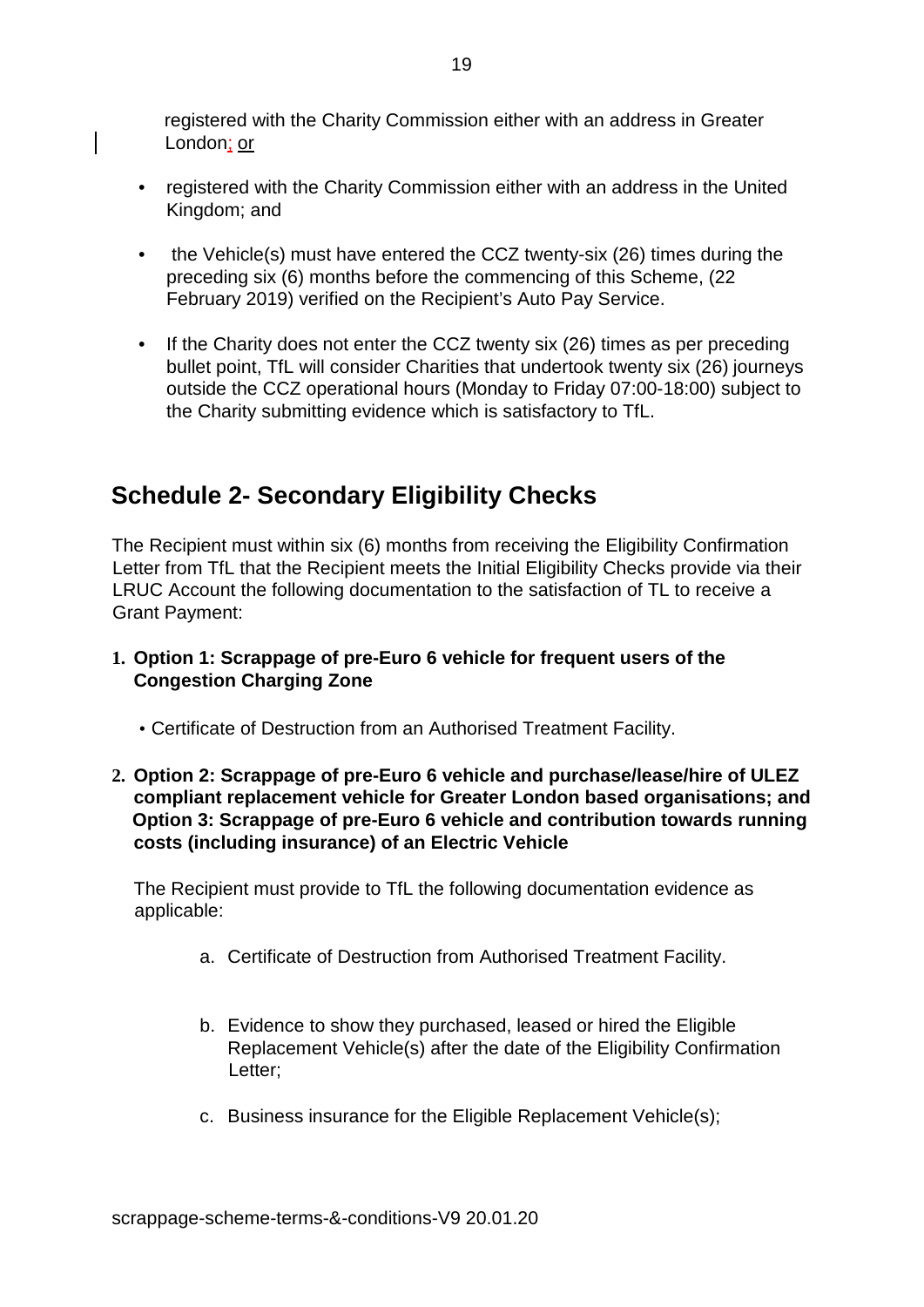- d. Business insurance certificate, policy schedule and premium for Electric Vehicle (if applicable Grant Payment Option 3) to be in the name of the Organisation.
- e. V5C registration document showing the vehicle fuel type is electric if applying for the Grant Payment Option 3 or that the Eligible Replacement Vehicle(s) meets the appropriate Euro 6 NOx and PM limits if applying for the Grant Payment Option 2.
- f. V5C Registration Document showing the Eligible Replacement Vehicle(s) are registered to either;
	- (i) the Recipient; or
	- (ii) the hire or lease company into which the Recipient has entered into a minimum two-year rental agreement with; or
	- (iii) such documentary evidence provided to TfL's satisfaction that the Eligible Replacement Vehicle(s) are registered to an authorised employee, director or trustee of the Microbusiness, Small Business or Charity for business purposes and that the authorised employee, director or trustee of the Microbusiness, Small Business or Charity are employed by them in the form of proof of employment on the Microbusiness, Small Business or Charity letter headed paper.
- g. If the Eligible Replacement Vehicle(s) are leased from a leasing company, the relevant lease business agreement for a minimum two (2) years lease, and V5C Registration Documentation which complies with paragraph f above.
- h. If the Eligible Replacement Vehicle(s) are hired from a rental company, the relevant hire business agreement for a minimum two (2) years, and a copy of the V5C Registration Documentation which complies with paragraph f. above.
- i. Proof of purchase of the Eligible Replacement Vehicles(s) which are acceptable to TfL including but not limited to sales invoice.